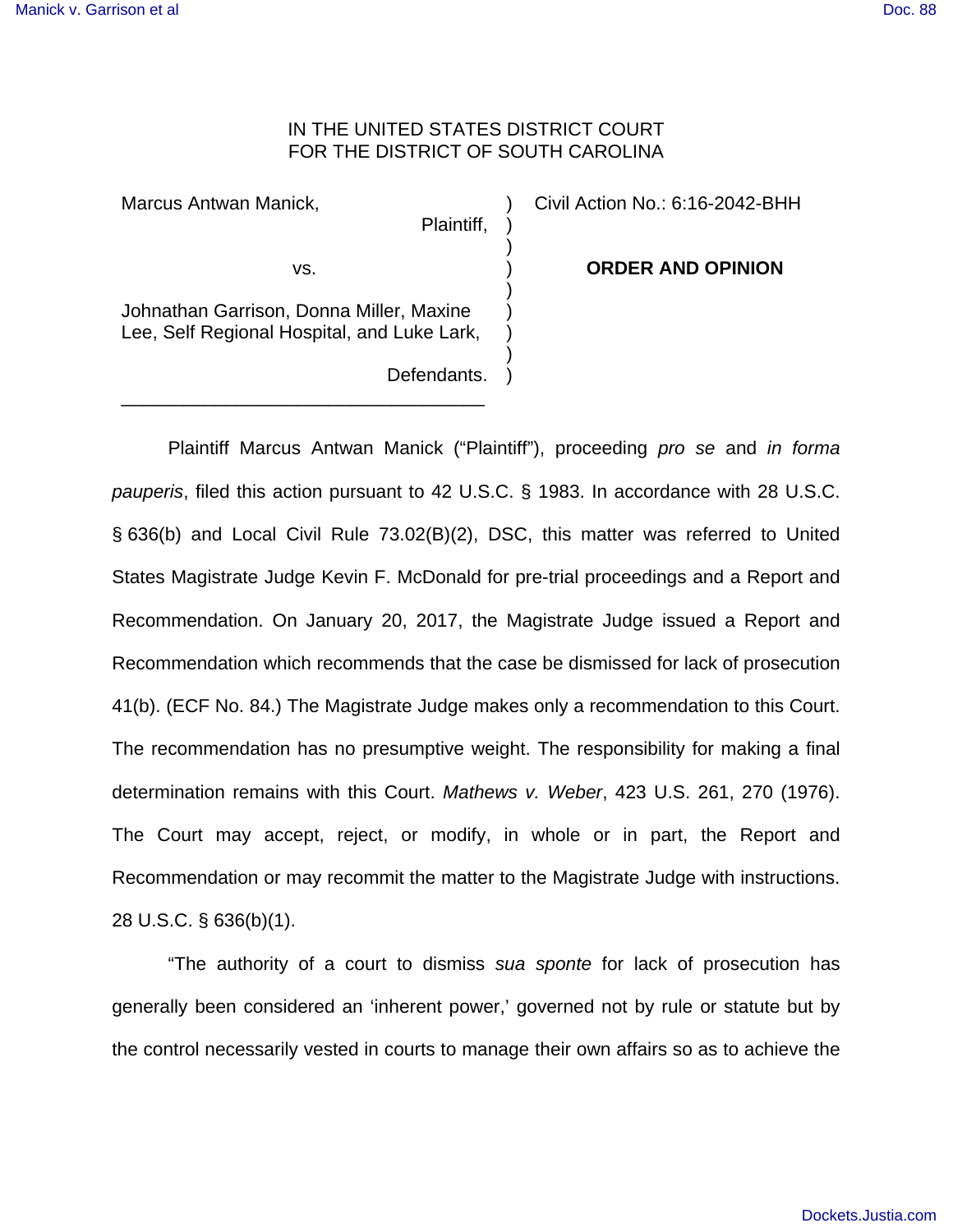orderly and expeditious disposition of cases." See Link v. Wabash R.R. Co., 370 U.S. 626, 630–31 (1962). As well as inherent authority, this Court may sua sponte dismiss a case for lack of prosecution under Fed. R. Civ. P. 41(b). Id. at 630.

 On January 30, 2017, the envelope containing Plaintiff's copy of the Report and Recommendation (ECF No. 84) was returned to the Clerk of Court, marked "RETURN TO SENDER, NOT DELIVERABLE AS ADDRESSED, UNABLE TO FORWARD" and "RTS Released." (ECF No. 86.) Plaintiff was advised by order filed June 30, 2016, of his responsibility to notify the Court in writing if his address changed and that his case could be dismissed for failing to comply with the Court's order. (ECF No. 6.)

Plaintiff filed no objections, and the time for doing so expired on February 6, 2016. In the absence of objections to the Magistrate Judge's Report and Recommendation, this Court is not required to provide an explanation for adopting the recommendation. See Camby v. Davis, 718 F.2d 198, 199 (4th Cir. 1983). Rather, "in the absence of a timely filed objection, a district court need not conduct a de novo review, but instead must 'only satisfy itself that there is no clear error on the face of the record in order to accept the recommendation.'" Diamond v. Colonial Life & Acc. Ins. Co., 416 F.3d 310, 315 (4th Cir. 2005) (quoting Fed. R. Civ. P. 72 and advisory committee's note). Plaintiff has failed to comply with this Court's orders. As such, the Court finds that this case should be dismissed pursuant to Fed. R. Civ. P. 41(b).

 After a careful review of the record, the applicable law, and the Report and Recommendation, the Court finds the Magistrate Judge's recommendation to be proper. Accordingly, the Report and Recommendation is incorporated herein by reference and this action is DISMISSED with prejudice.